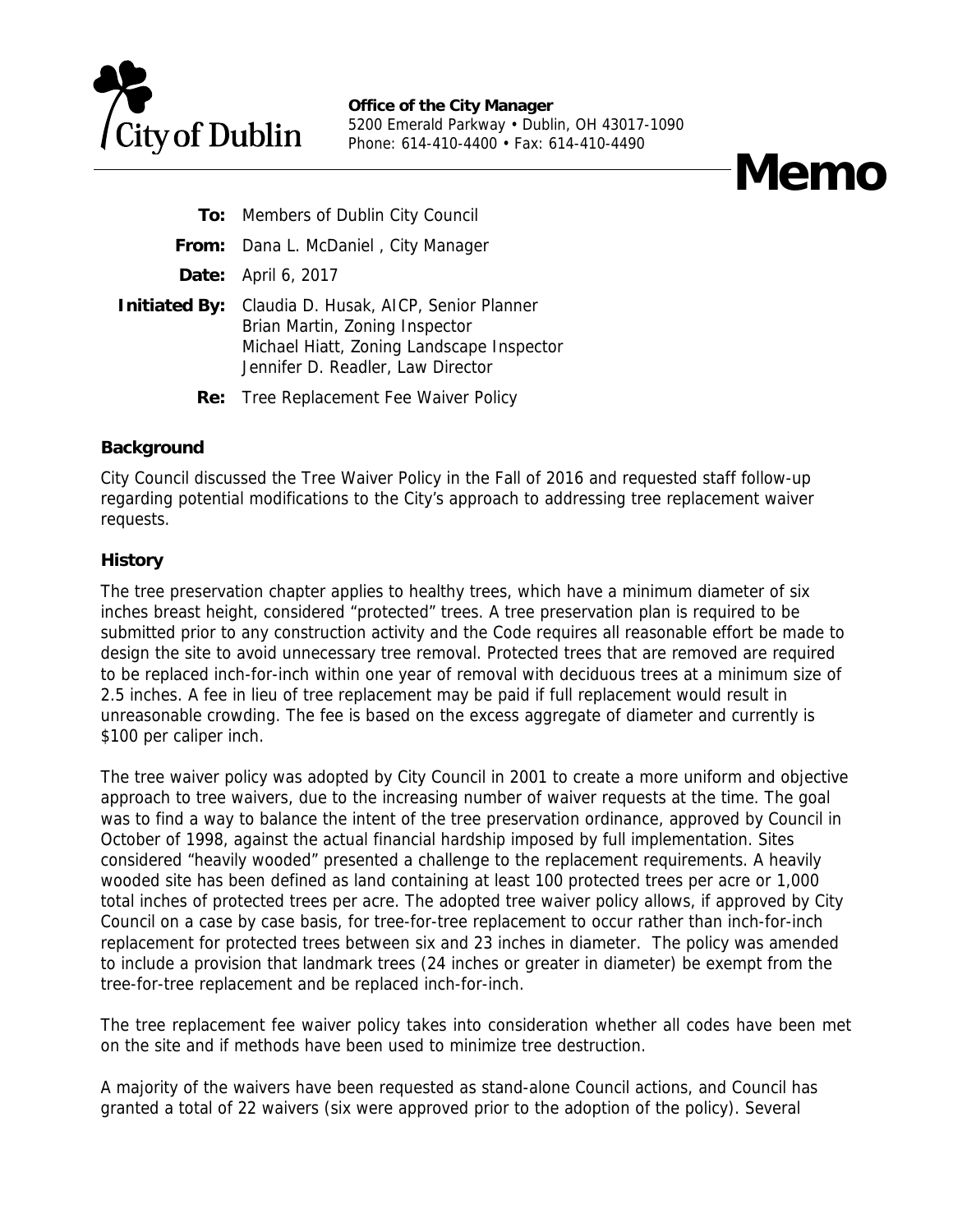Tree Replacement Waiver Policy April 6, 2017 Page 2 of 3

developments, however, have requested relief from the tree replacement requirement through development agreements and through the planned district rezoning process by incorporating waiver language in the development text. The tree waiver for Lifetime Fitness was incorporated into the development agreement and the Wasatch Estates (Deer Run), Tartan Ridge and Tartan West developments include tree waivers in the approved development texts. As part of the rezoning request for Celtic Crossing, Council requested the removal of the tree waiver from the development text and instructed staff to no longer include tree waivers through this method.

Most recently, the Riviera development and Hawthorne Commons have requested tree waivers. The applicants for Riviera withdrew their request amidst concerns from residents. City Council disapproved the request for Hawthorne Commons and instructed staff to provide a follow-up on this subject.

## **Options**

As requested by Council, staff has reviewed the history and intent of the tree waiver policy to help formulate alternatives to the current program. While there are fewer than five sites considered heavily wooded in the City, many developers continue to discuss the option of a fee waiver during their initial meetings with staff. Developers are responsive to the City's desire to preserve as many trees as practical, however some tree removal is unavoidable. In some cases, this can still add up to a sizeable replacement requirement.

The following are options staff is providing for Council's consideration:

1) Status Quo

Council has the option of reviewing each tree waiver request in the same manner as has been in place since the adoption of the policy. Staff would not recommend retaining the current policy as there have been issues raised regarding the relatively vague criteria.

2) Policy Update

Council may instruct staff to review, analyze and propose revisions to the policy, based on a thorough review of the waivers granted and potential flaws identified in the policy. This update could identify other methods of calculating replacements such as a sliding scale for replacement trees or a canopy approach, where the current tree canopy issued as the replacement method rather than the inches. An update to the policy could address eligibility of sites for waivers, better define heavily wooded sites, and the appropriate timing of waiver review such as at the preliminary development plan level as part of the development text. This approach could provide the opportunity to review each request on the merits of the proposed development and allow varying options of replacements.

3) Code Revision

A revision to the zoning code, addressing the tree preservation/tree removal/tree replacement chapters may provide an opportunity to clean up any conflicting language, address shortcomings in preservation standards and provide for varying replacement options. Some definitions and regulations, as well as the timing of site clearing could be clarified. One major change would be to give more importance to the preservation of desirable or significant trees. Currently, it is more cost effective for a developer to remove a 20-inch oak than a 30-inch silver maple as replacements are treated the same in